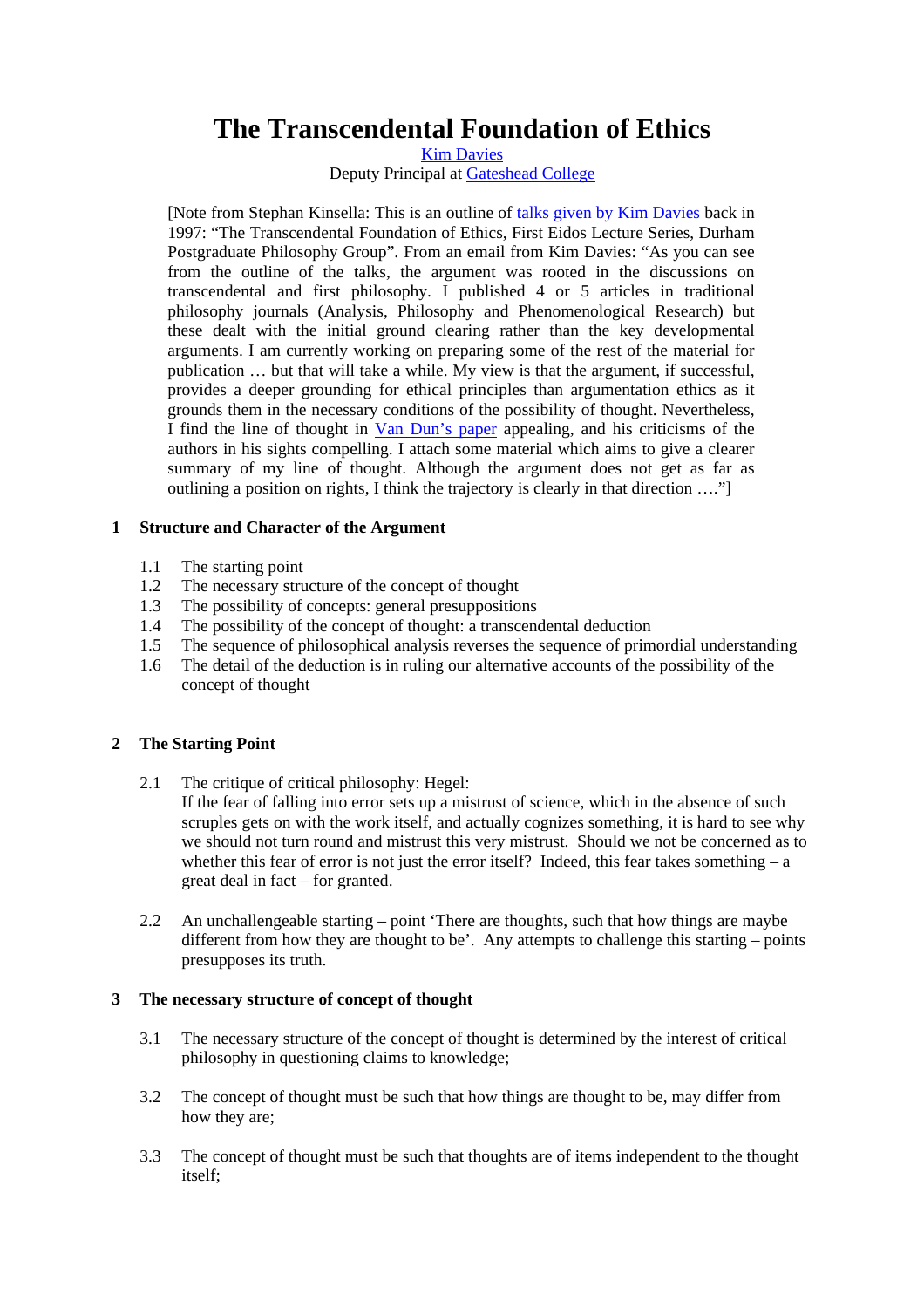3.4 The concept of thought must be such that it has a certain positional character, ie making a claim about how things actually are.

## **4 The possibility of concepts: general presuppositions**

- 4.1 Any thought must be the thought that something or other, that is, it has a specifiable content distinct from other possible contents, and refers beyond itself.
- 4.2 The component concepts of the though must be differentially linked with this 'beyond', which provides content to the concepts and the thought without which there can be no thoughts at all.

# **5 The Possibility of the Concept of Thought: a Transcendental Deduction**

- 5.1 The concept of thought and reality are an interdependent pair neither can be recast in terms of the other.
- 5.2 These interdependent concepts are possible only through a link, as a pair with situation within which how things are and how things are thought to be are distinct but interrelated aspects: that is, situations of error. (Not by conceptual interdefinition, definition through other concepts, or ostension).
- 5.3 The primordial grasp of this situation is as a totality (not by synthesising our understanding of its components, namely how things are and how they are thought to be).
- 5.4 This grasp of error as a totality can only be from outside, in a way which refers to a wider context, as a cognitive failure delimited from unquestioned cognitive harmony.
- 5.5 This grasp of error as cognitive failure requires a non- conceptual registration of a rupture in cognitive harmony (it cannot be grasped through the concept of thought failing to match reality). It is this rupture which then articulated using the concepts of thought and reality.
- 5.6 The (unquestioned) harmony cannot be merely a matter of coincidence of thought and reality, or its rapture could not be registered non-conceptually. Thought is not merely a matter of abstract, it must inform a non-conceptual ('practical'/'lived') involvement with reality.
- 5.7 The reflective articulation of situations of error involved the temporal displacement of how things were thought to be by a (presumed) awareness of how things are. This undermines the 'metaphysics of presence which runs though post Cartesian philosophy.
- 5.8 'Consciousness is nothing'. The reflective of awareness of how things are thought to be is possible only if the thought is referred to a 'subject' on which it ontologically dependent and which thinks the thoughts of which we can then become reflexively aware.
- 5.9 The understanding of the subject as thinking is possible only if the subject is grasped in a mode of existence in which thinking is 'embodied', and from which the thinking can be abstracted.
- 5.10 Abstraction to thinking (and its content) requires that the embodiment of thought shares the formal properties of the abstract thought, in particular the capacity for truth/falsity. Thinking must be predominately understood as the thinking of a 'speaking' subject (nonlinguistic behaviour is insufficient).